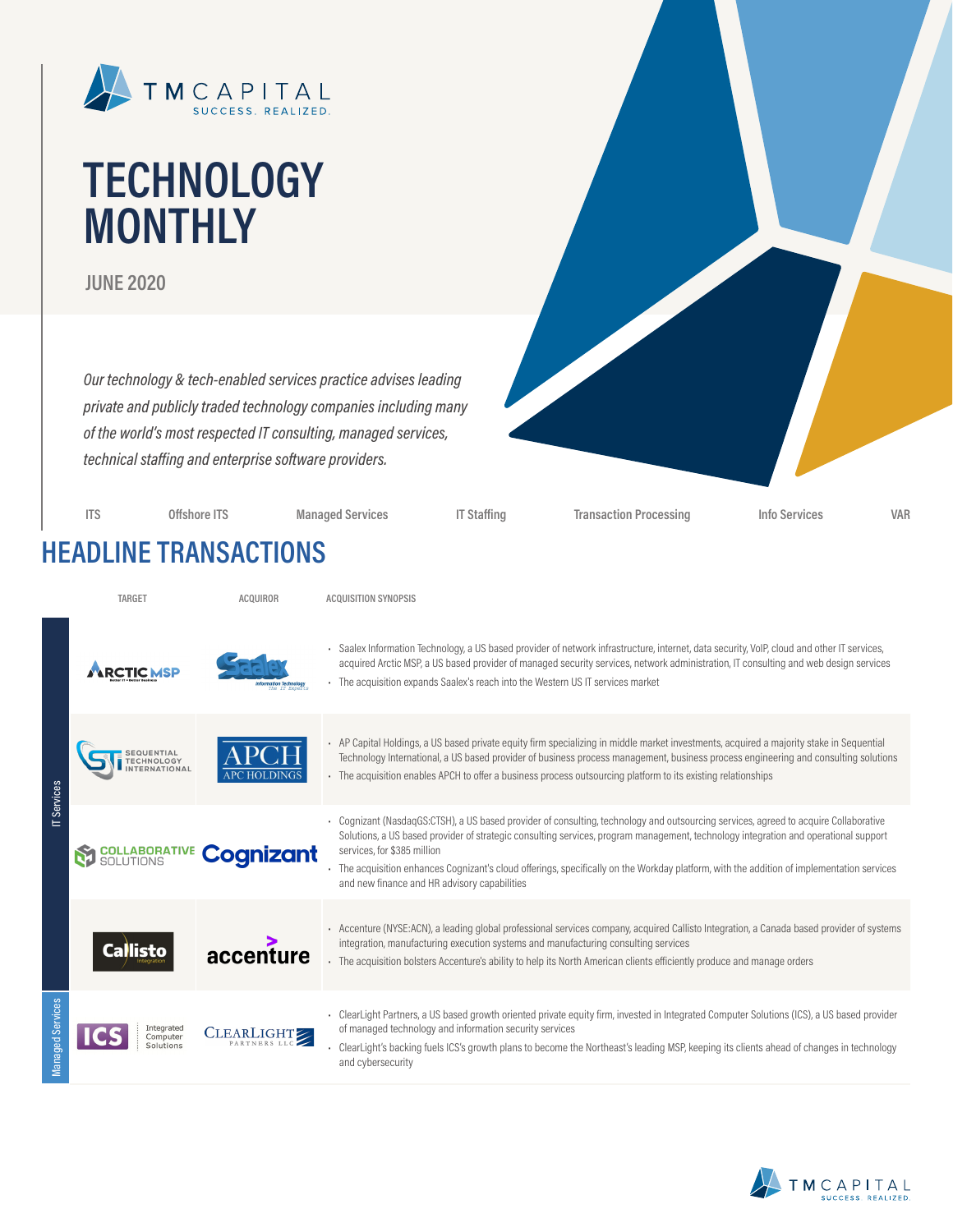# **TECHNOLOGY GROWTH & VALUATION TRENDS**



### Enterprise Value / LTM Revenue **Enterprise Value / LTM EBITDA**

25.0x



#### **LTM Revenue Growth**



#### **LTM Gross & EBITDA Margin\***



\*EBITDA Margins shown as the gray line.





#### **TEV / EBITDA**

![](_page_1_Figure_12.jpeg)